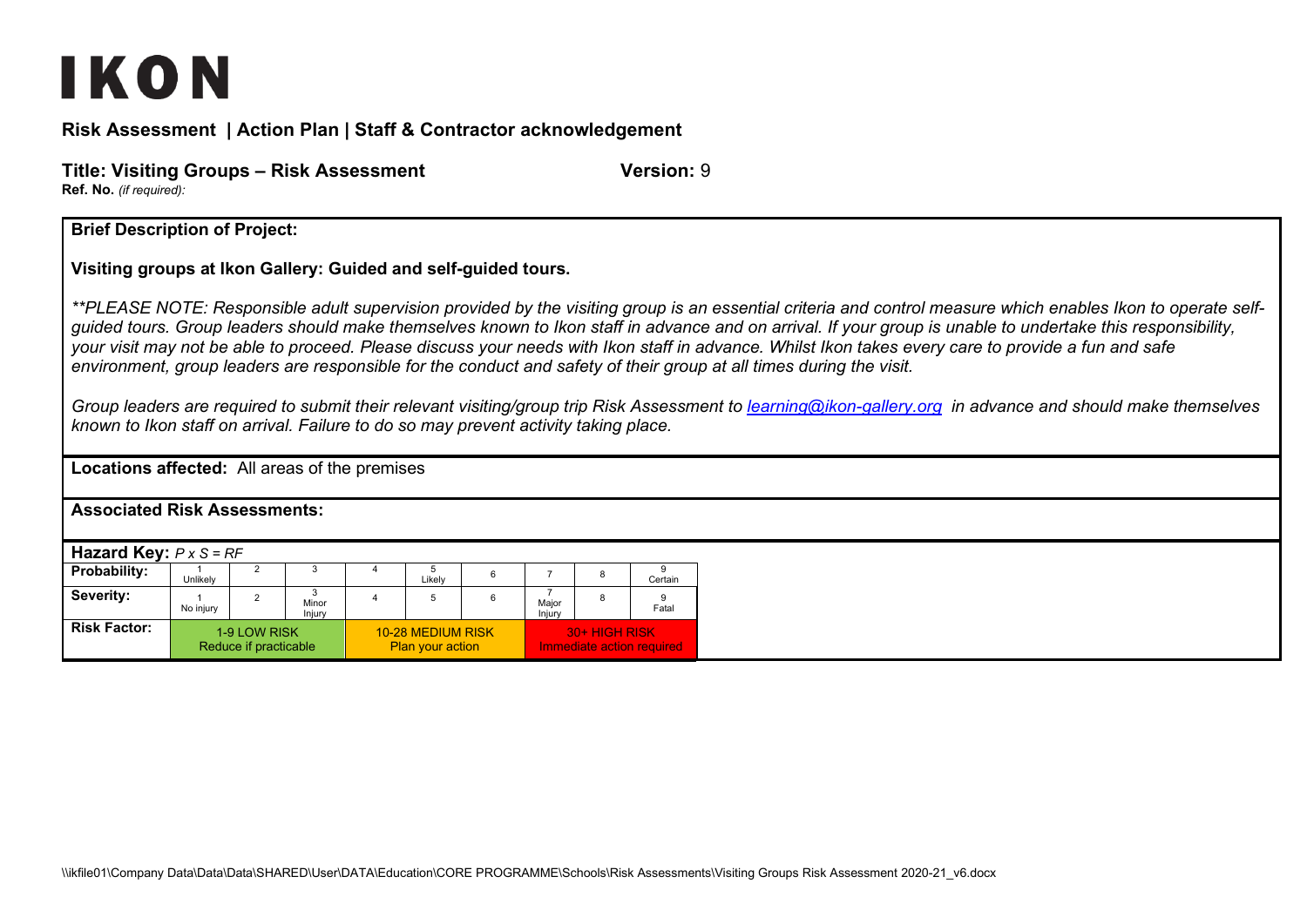| No. | Significant hazard /<br><b>Control Measures</b><br><b>Persons likely</b><br><b>Exhibition note</b><br>to be affected |                        | <b>Risk Factor</b><br>$P \times S = RF$<br>(see Hazard Key)                                                                                                                                                                                                                                                                                                                                                                                                                                                                                                                                                                                                                                                                                                                                                                                                                                                                                                                                                                                                                                                                                                                                                                                                                                                                    |   |   | <b>Further</b><br>Action?<br>'Y' or 'N' |                      |
|-----|----------------------------------------------------------------------------------------------------------------------|------------------------|--------------------------------------------------------------------------------------------------------------------------------------------------------------------------------------------------------------------------------------------------------------------------------------------------------------------------------------------------------------------------------------------------------------------------------------------------------------------------------------------------------------------------------------------------------------------------------------------------------------------------------------------------------------------------------------------------------------------------------------------------------------------------------------------------------------------------------------------------------------------------------------------------------------------------------------------------------------------------------------------------------------------------------------------------------------------------------------------------------------------------------------------------------------------------------------------------------------------------------------------------------------------------------------------------------------------------------|---|---|-----------------------------------------|----------------------|
|     |                                                                                                                      |                        |                                                                                                                                                                                                                                                                                                                                                                                                                                                                                                                                                                                                                                                                                                                                                                                                                                                                                                                                                                                                                                                                                                                                                                                                                                                                                                                                | P | S | <b>RF</b>                               | (See Action<br>Plan) |
|     | Group booking and arrival<br>No obvious leader/person<br>responsible for group<br><b>Group Visits</b>                | All visitors and staff | Group booking online at https://www.ikon-<br>gallery.org/learning/schools/book-your-visit/<br>At the time of arrival slot, the group leader to check<br>in at reception prior to the rest of the group<br>entering the building. The group leader will be briefed<br>by a member of Ikon staff on the visiting guidelines<br>which should then be relayed by the group leader to<br>the rest of the group outdoors. The groups staggered<br>entry into the building will then be managed by a<br>member of Ikon staff.<br>If the group cannot be left unattended outdoors, group<br>leader should make themselves known to Ikon staff.<br>Allotted time for group visit will be 60 minutes. If<br>running late, the group may be asked to depart<br>galleries at the time scheduled slot is due to finish.<br>Group leaders are responsible for and should<br>accompany the group at all times. If the group is split,<br>a group leader should be designated to each sub<br>group. Group leaders should be introduced to Ikon<br>staff on arrival.<br>Group leaders will, at time of booking, acknowledge<br>receipt and understanding of this Risk Assessment.<br>See check box on the online booking page.<br>On arrival, Ikon staff will ask each Group Leader that<br>they have read and understood this Risk Assessment. |   | 9 | 9                                       | 1, 2                 |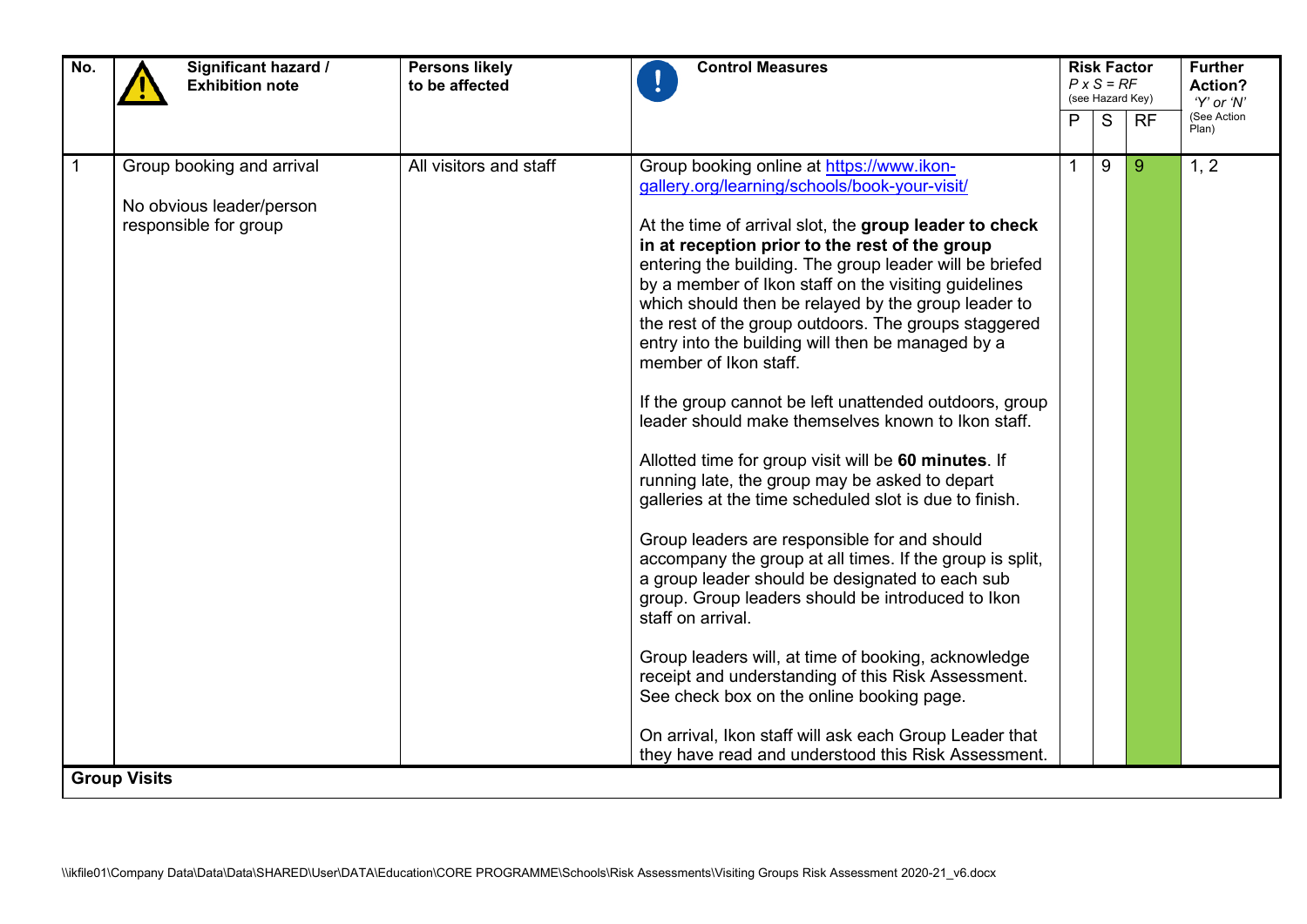| $\overline{2}$ | Stairs and stairways<br>Slips, trips and falls<br>Items falling from stairwells<br>People feeling uneasy when using<br>the glass staircase                    | All visitors and staff   | Use of handrails encouraged<br>No running, climbing.<br>Visiting group adult supervision.<br>Lift available.<br>One visitor or one household permitted in the lift<br>at a time.                                                                                                                                                                                                                                                                                                                                                           | $\overline{2}$ | $\overline{2}$ | $\overline{4}$ |  |
|----------------|---------------------------------------------------------------------------------------------------------------------------------------------------------------|--------------------------|--------------------------------------------------------------------------------------------------------------------------------------------------------------------------------------------------------------------------------------------------------------------------------------------------------------------------------------------------------------------------------------------------------------------------------------------------------------------------------------------------------------------------------------------|----------------|----------------|----------------|--|
| $\mathbf{3}$   | Lift<br>Moving parts<br>Automatic door                                                                                                                        | All visitors and staff   | Visiting group adult supervision.<br>Maximum capacity stated in lift car not to be<br>exceeded.<br>Standard IR door safety edges plus landing safety<br>area sensor keep doors open if obstructed within 1m.<br>Lift Service Maintenance contact and statutory<br>insurer's inspections in effect.<br>Group leader responsible for head counts.<br>Contact nearest member of gallery staff with any<br>concerns.                                                                                                                           |                | $\overline{2}$ | $\overline{2}$ |  |
| $\overline{4}$ | Inappropriate behavior<br>Children could wander off                                                                                                           | Visiting pupils/students | Visit guidelines published for groups to read before<br>visit.<br>Visiting group adult supervision and in line with<br>appropriate adult/children ratios for age groups.<br>Missing Child Procedure in effect.                                                                                                                                                                                                                                                                                                                             | $\mathbf{1}$   | $\overline{2}$ | $\overline{2}$ |  |
| 5              | <b>Toilets</b><br>Slips, trips and falls on wet floors<br>Unable to lock/unlock doors<br>Inappropriate behavior<br>Contact with discarded waste               | All visitors and staff   | Visiting group adult supervision.<br>Toilets monitored by staff.<br>Reported issues dealt with immediately by staff.                                                                                                                                                                                                                                                                                                                                                                                                                       | $\mathbf{1}$   | $\overline{2}$ | $\overline{2}$ |  |
| $6\,$          | Galleries<br>Slips, trips. Falls and collisions<br>Damage to artworks<br>Climbing of artworks/furniture<br>Audio-visual displays that may<br>cause discomfort | All visitors and staff   | Visiting group adult supervision.<br>No food or drink in the galleries.<br>No running in the galleries and for groups to act in an<br>appropriate manner for a public space.<br>Information Assistants on duty monitor all situations<br>and report to other Ikon staff/ estate security if<br>necessary.<br>Signage and verbal guidance from Information<br>Assistants inform visitors of exhibits that may cause<br>discomfort for some, e.g. flashing images, audio<br>levels.<br>Information Assistant providing support and guidance. | 1              | $\overline{2}$ | $\overline{2}$ |  |

\\ikfile01\Company Data\Data\Data\SHARED\User\DATA\Education\CORE PROGRAMME\Schools\Risk Assessments\Visiting Groups Risk Assessment 2020-21\_v6.docx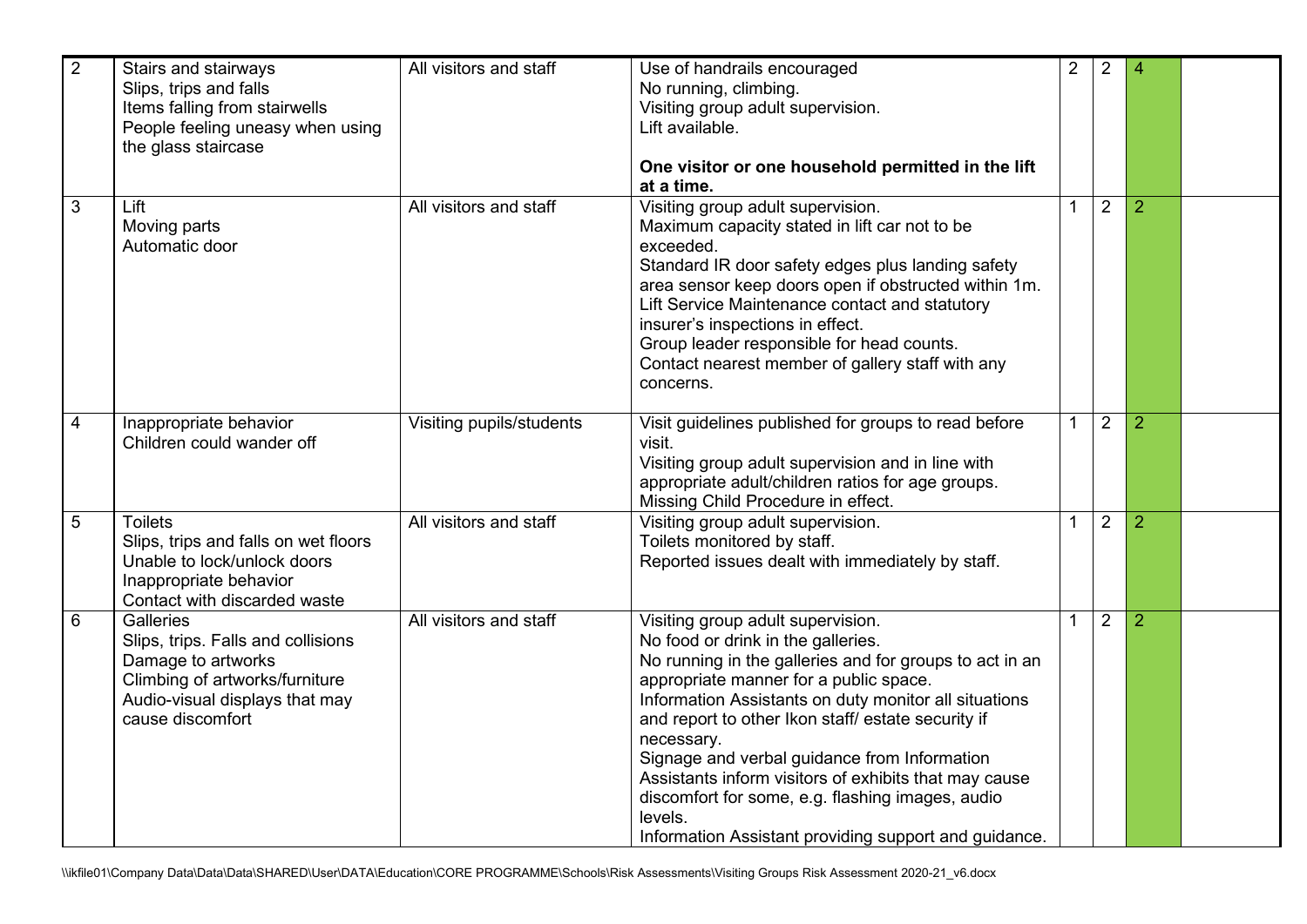|                |                                                                                                                                                |                        | Use of sketchbooks/pencils only in the galleries.                                                                                                                                                                                                                                                                                                                |              |                |   |  |
|----------------|------------------------------------------------------------------------------------------------------------------------------------------------|------------------------|------------------------------------------------------------------------------------------------------------------------------------------------------------------------------------------------------------------------------------------------------------------------------------------------------------------------------------------------------------------|--------------|----------------|---|--|
| $\overline{7}$ | <b>Doors</b>                                                                                                                                   | All visitors and staff | Visibility signage on glass doors.<br>Visiting groups to provide adult supervision at all<br>times.<br>Vision panels installed in public doors<br>Self-closing doors labelled.<br>Auto-doors routinely maintained.                                                                                                                                               |              | $\overline{2}$ | 2 |  |
| 8              | Injury/incident requiring First Aid                                                                                                            | All visitors and staff | First aid kits provided in all learning spaces and<br>throughout building.<br>First Aid trained personnel on site at all times (Duty<br>Person).<br>Learning Team members/Information Assistants are<br>always present during sessions and are first aid<br>trained.<br>Nearest Defibrillator (AED): No.9 Oozells Sq or<br>Brindleyplace Office near Bannatynes. |              | 3              | 3 |  |
| $9\,$          | Safeguarding - child protection<br>Isolated children or vulnerable<br>adults could be vulnerable to the<br>attentions of members of the public | All visitors and staff | All staff DBS checked.<br>Visiting groups to provide adequate adult supervision.<br>Information Assistants patrol gallery spaces and are<br>all aware of any missing children procedures.<br>Anyone behaving suspiciously will be monitored and<br>asked to leave if appropriate.                                                                                | $\mathbf{1}$ | 8              | 8 |  |
| 10             | <b>Counter Terrorism</b>                                                                                                                       | All visitors and staff | On site Counter Terrorism procedure is activated.                                                                                                                                                                                                                                                                                                                | 1            | 9              | 9 |  |
| 11             | Fire                                                                                                                                           | All visitors and staff | Visitors entering back of house to sign in /out at<br>Reception.<br>Maintained fire detection system throughout the<br>building.<br>Fire marshals onsite at all times.<br>Do not use lift in the event of a fire.<br>Fire evacuation procedure activated to ensure all<br>occupants safely exit the building.                                                    | 1            | 9              | 9 |  |

|     | Respiratory infection assessment (e.g. Covid, flu) <i>*Risk Assessor to edit as appropriate</i> |                                    |                                         |  |                         |                                                             |                                                |  |  |
|-----|-------------------------------------------------------------------------------------------------|------------------------------------|-----------------------------------------|--|-------------------------|-------------------------------------------------------------|------------------------------------------------|--|--|
| No. | $\sqrt{ }$                                                                                      | Significant hazard / risk/<br>note | <b>Persons likely</b><br>to be affected |  | <b>Control Measures</b> | <b>Risk Factor</b><br>$P \times S = RF$<br>(see Hazard Key) | <b>Further</b><br><b>Action?</b><br>'Y' or 'N' |  |  |

\\ikfile01\Company Data\Data\Data\SHARED\User\DATA\Education\CORE PROGRAMME\Schools\Risk Assessments\Visiting Groups Risk Assessment 2020-21\_v6.docx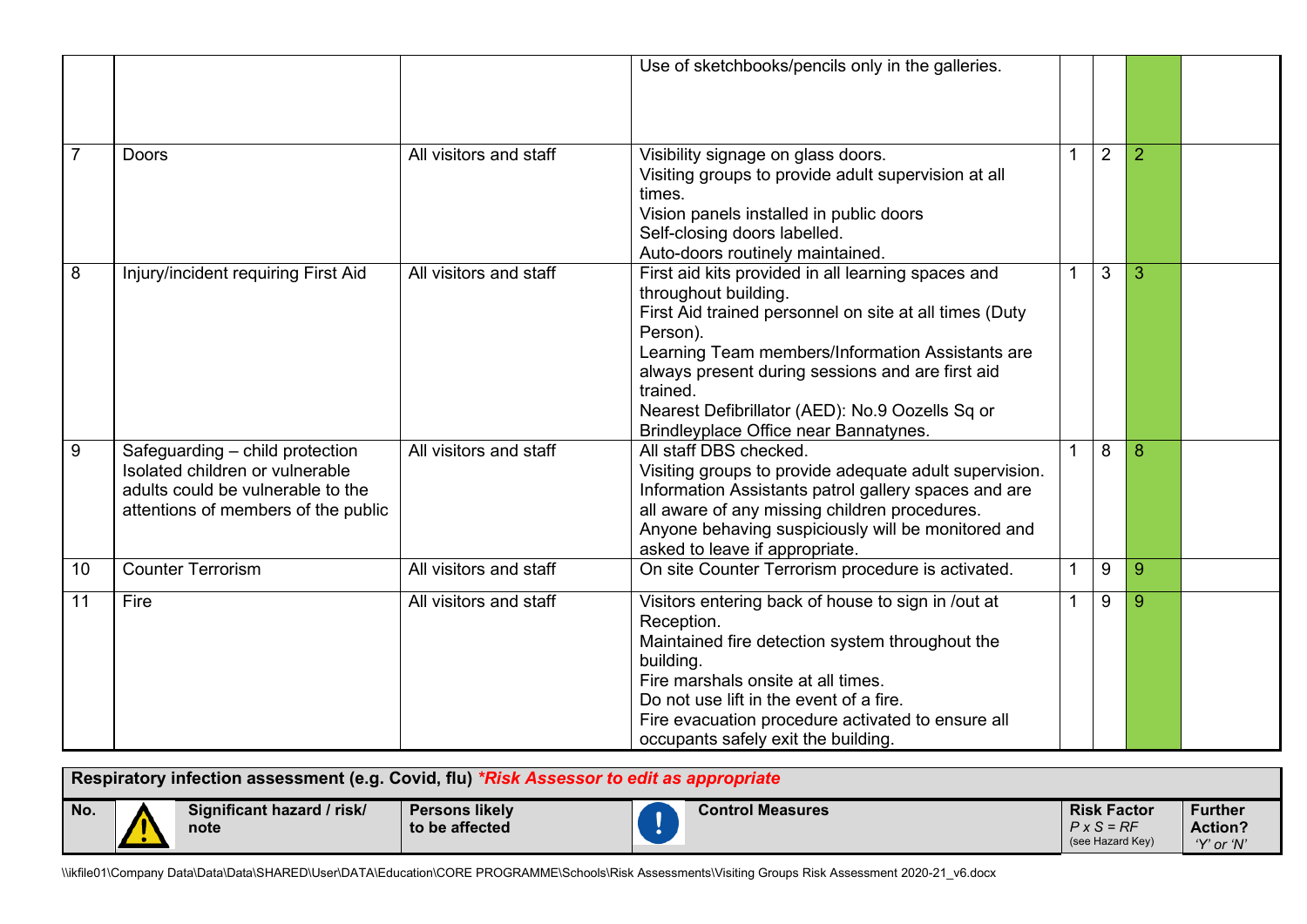|                                                  |                |                                                                                                                                                                                                                                                                                                                                                                                                                                                                                                                                                                                                                                                                                                                                                                                                                                        |                |   |   | (See Action<br>Plan) |
|--------------------------------------------------|----------------|----------------------------------------------------------------------------------------------------------------------------------------------------------------------------------------------------------------------------------------------------------------------------------------------------------------------------------------------------------------------------------------------------------------------------------------------------------------------------------------------------------------------------------------------------------------------------------------------------------------------------------------------------------------------------------------------------------------------------------------------------------------------------------------------------------------------------------------|----------------|---|---|----------------------|
| Virus transmission through airborne<br>particles | Staff/visitors | Signage to discourage staff and visitors from entering<br>the building if presenting flu-like symptoms<br>Portable CO2 monitors located throughout to<br>determine room air quality and when to open windows<br>Mechanical ventilation and extract systems in operation<br>in operation in galleries, Events Room, Reception<br>Windows and doors opened where possible<br>Social distancing encouraged through signage<br>Ikon staff to main 2m distance from attendees for the<br>duration of a tour<br>Ikon staff to use portable microphone for each tour to<br>minimise voice projection. Portable<br>microphone/equipment to be cleaned between each<br>use spray should not be directly sprayed onto<br>equipment.<br>Delegates / participants encouraged to wear face<br>coverings, if able, when in close proximity to others | 2              | 3 | 6 |                      |
| Virus transmission through surface<br>transfer   | Staff/visitors | Contracted cleaners onsite 10am to 4pm daily following<br>routine schedules to clean high-touch zones,<br>kitchenettes and WCs<br>Antibacterial cleaning kits (Steri-7, blue paper, waste<br>bags) available to staff for localized cleaning high-touch<br>areas and shared equipment between uses<br>Hand sanitisers located throughout the building and<br>provided in addition as needed<br>WCs fitted with self-service anti-bacterial seat wipes.                                                                                                                                                                                                                                                                                                                                                                                 | $\mathfrak{p}$ | 3 | 6 |                      |

*Add table rows as required*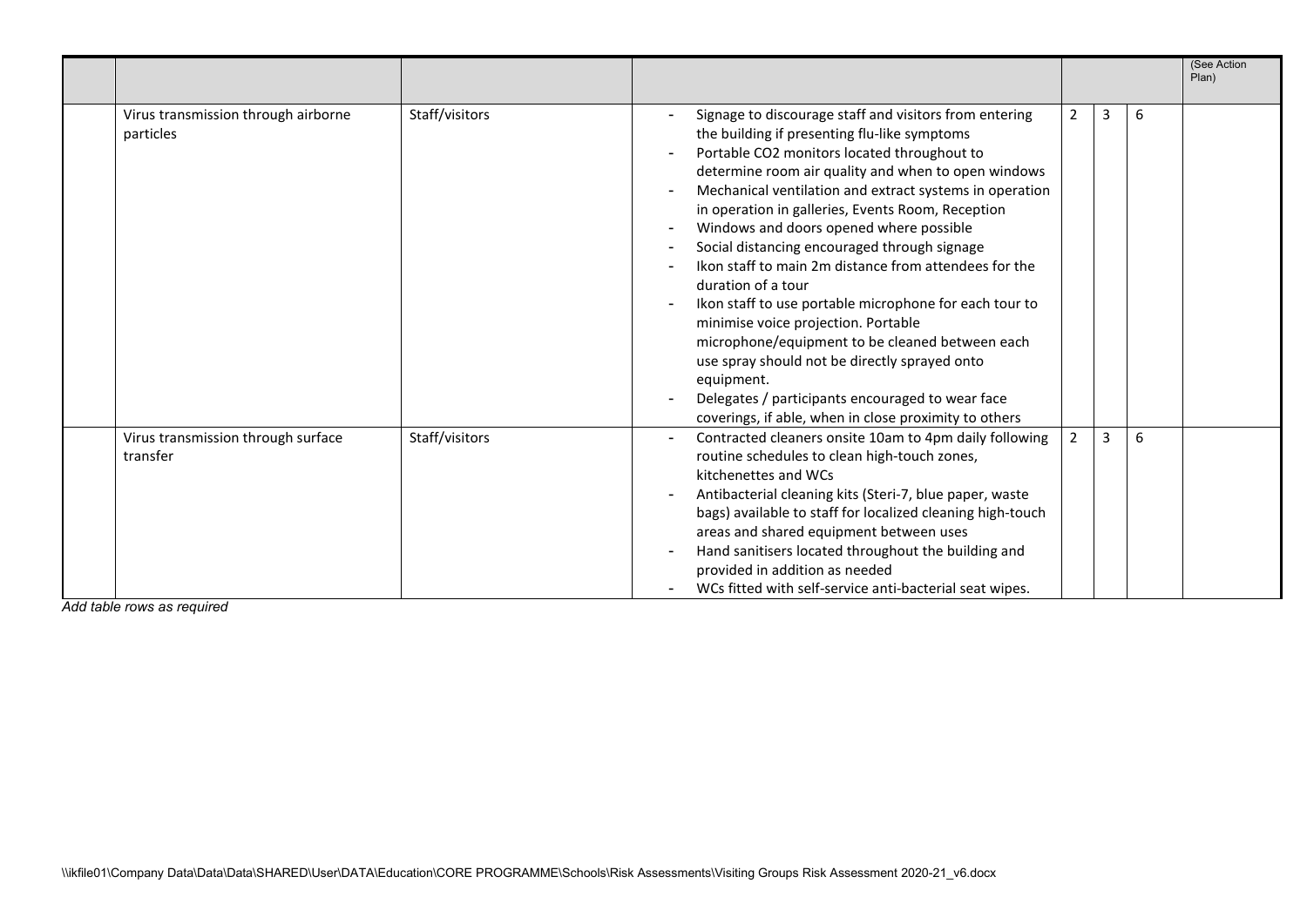## **Action Plan**

| No.            | Further action necessary to control the risk                                                                | Person<br>Responsible | <b>Completion</b><br><b>Date</b> |
|----------------|-------------------------------------------------------------------------------------------------------------|-----------------------|----------------------------------|
| 1              | Modify website for Group Leader acknowledgement of Risk Assessment                                          | KH, EL                | <b>June 2022</b>                 |
| $\overline{2}$ | FoH/Learning staff briefed to ask Group Leaders if they have read and understood Risk Assessment            | KH, RA                | ongoing                          |
| 3              | Guided tours logged on internal spreadsheet and staff member allocated to each group. Staff rota<br>updated | KH, RA                | ongoing                          |
|                |                                                                                                             |                       |                                  |
|                |                                                                                                             |                       |                                  |

## **Identified Additional Hazards**

*Add table rows as required*

| <b>Assessment compiled by:</b><br>(Staff name, position)                           | Kerry Hawkes, Learning Manager                                     |      | <b>Date</b> 24/01/2022 |
|------------------------------------------------------------------------------------|--------------------------------------------------------------------|------|------------------------|
| Assessment and all actions checked by:<br>(Senior Management Staff name, position) | Matt Hogan, Head of Operations<br>Linzi Stauvers, Head of Learning | Date | 09/06/22               |

\\ikfile01\Company Data\Data\Data\SHARED\User\DATA\Education\CORE PROGRAMME\Schools\Risk Assessments\Visiting Groups Risk Assessment 2020-21\_v6.docx